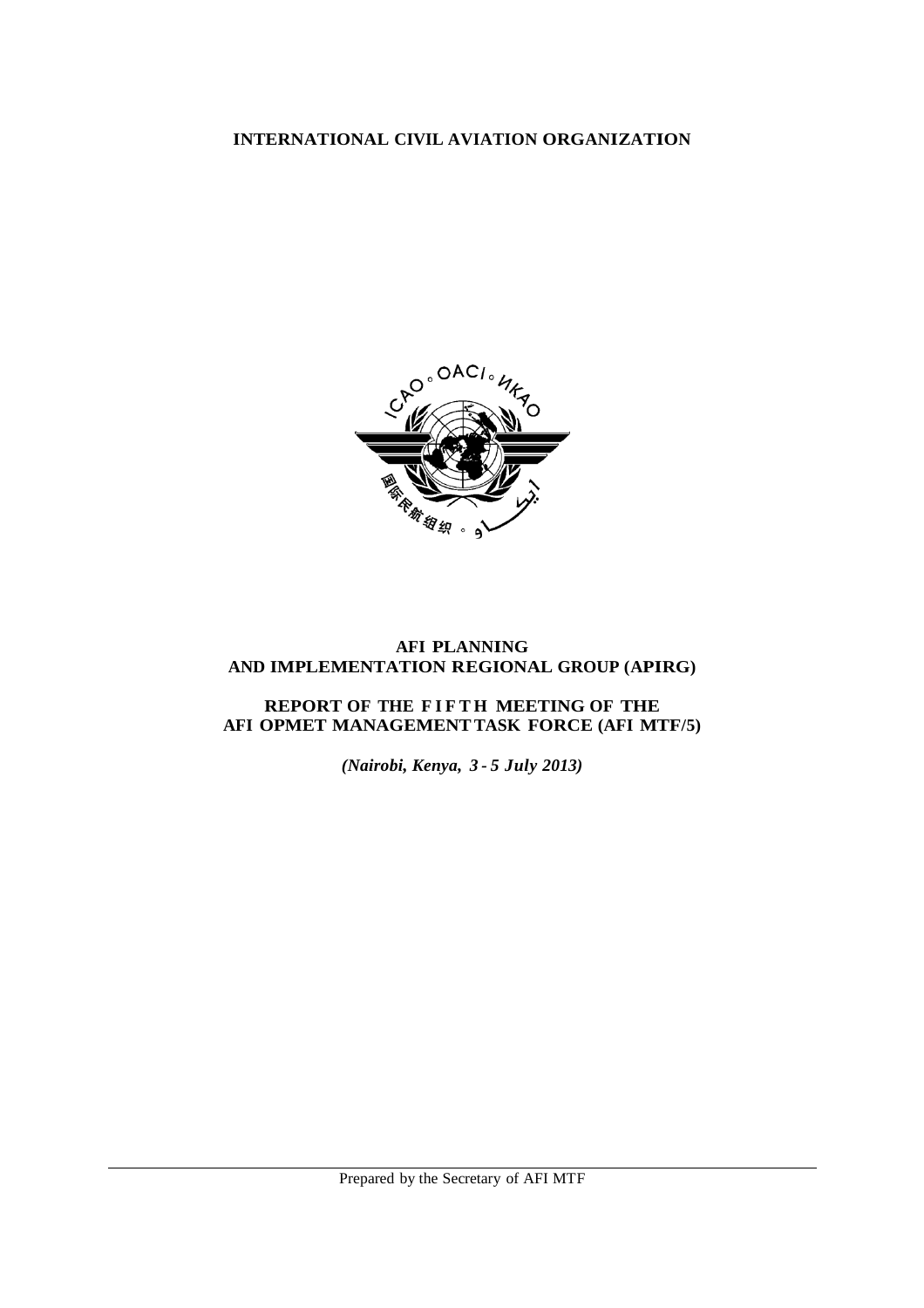The designations employed and the presentation of the material in this publication do not imply the expression of any opinion whatsoever on the part of ICAO concerning the legal status of any country, territory, city or area of its authorities, or concerning the delimitation of its frontiers or boundaries.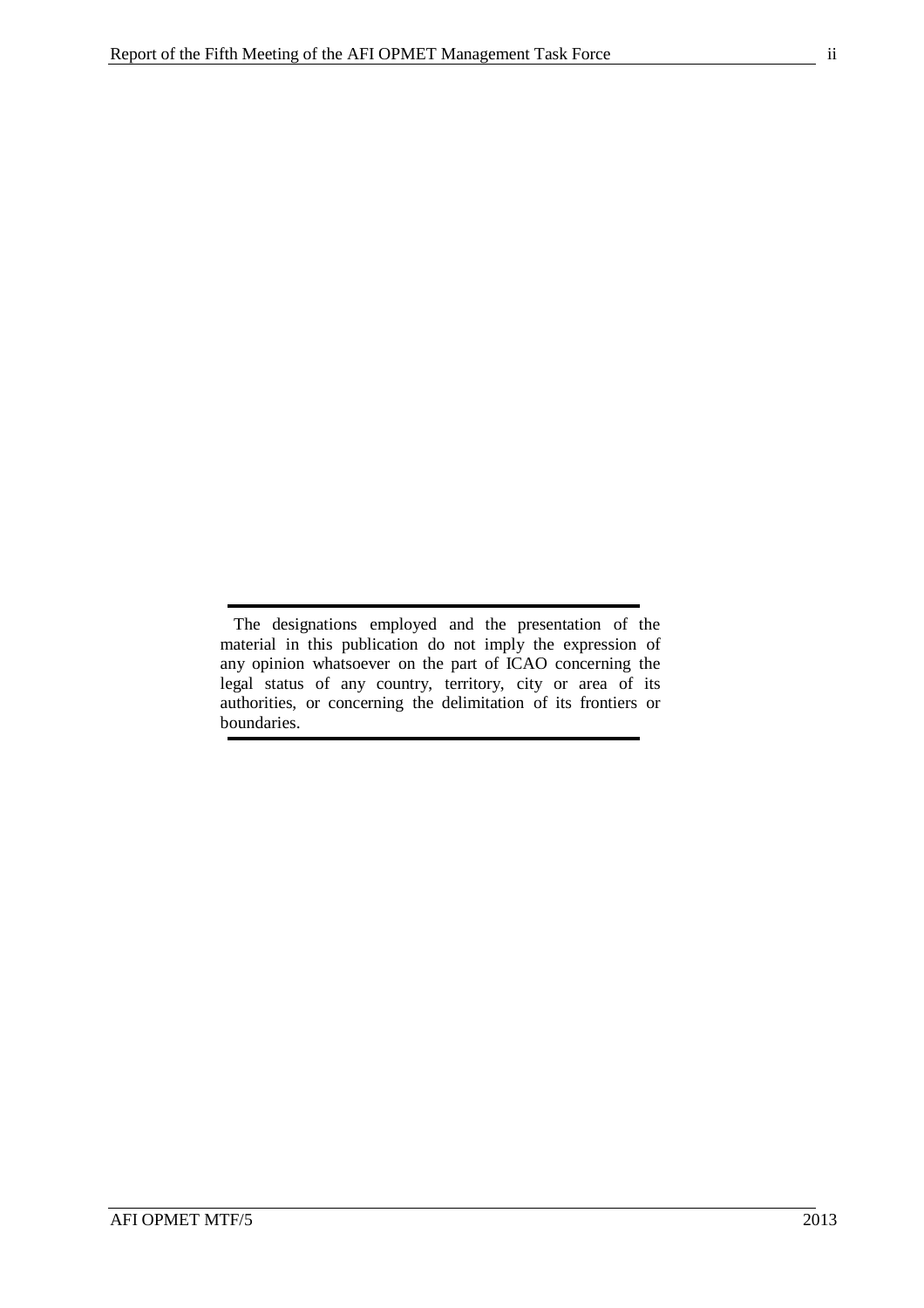# **TABLE OF CONTENTS**

<span id="page-2-0"></span>

| PART 1- |  |                                                                                                                                                                               |  |  |  |
|---------|--|-------------------------------------------------------------------------------------------------------------------------------------------------------------------------------|--|--|--|
| 1.1     |  |                                                                                                                                                                               |  |  |  |
| 1.2     |  |                                                                                                                                                                               |  |  |  |
| 1.3     |  |                                                                                                                                                                               |  |  |  |
| 1.4     |  |                                                                                                                                                                               |  |  |  |
| 1.5     |  |                                                                                                                                                                               |  |  |  |
| 1.6     |  |                                                                                                                                                                               |  |  |  |
| 1.7     |  |                                                                                                                                                                               |  |  |  |
|         |  |                                                                                                                                                                               |  |  |  |
|         |  |                                                                                                                                                                               |  |  |  |
|         |  |                                                                                                                                                                               |  |  |  |
|         |  | Agenda Item 3: Provision of tropical cyclone and volcanic ash for the AFI Region and of the<br>corresponding SIGMET by MWOs and Review of report on SIGMET Tests conducted in |  |  |  |
|         |  |                                                                                                                                                                               |  |  |  |
|         |  |                                                                                                                                                                               |  |  |  |
|         |  | Agenda Item 6: Terms of reference, work programme and composition of the AFI OPMET MTF 10                                                                                     |  |  |  |
|         |  |                                                                                                                                                                               |  |  |  |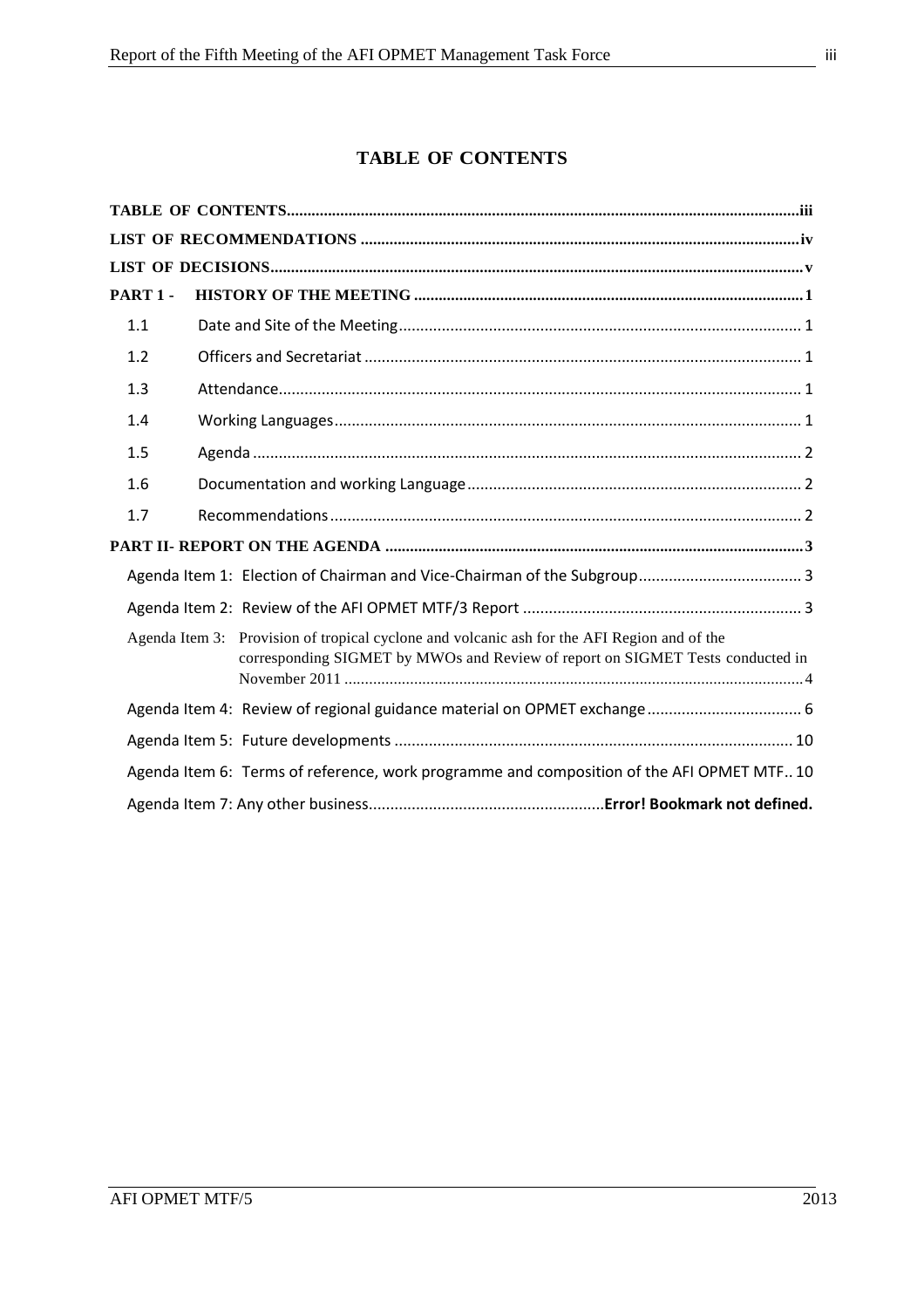# **LIST OF RECOMMENDATIONS**

# <span id="page-3-0"></span>**Number Page**

| 5/02 | Procedure for AFI OPMET data monitoring                          |  |
|------|------------------------------------------------------------------|--|
| 5/03 | Implementation of low level flight information in the AFI Region |  |
| 5/05 | Implementation of AFI RODB Back up Procedure                     |  |
| 5/07 | Future work programme of the MTF                                 |  |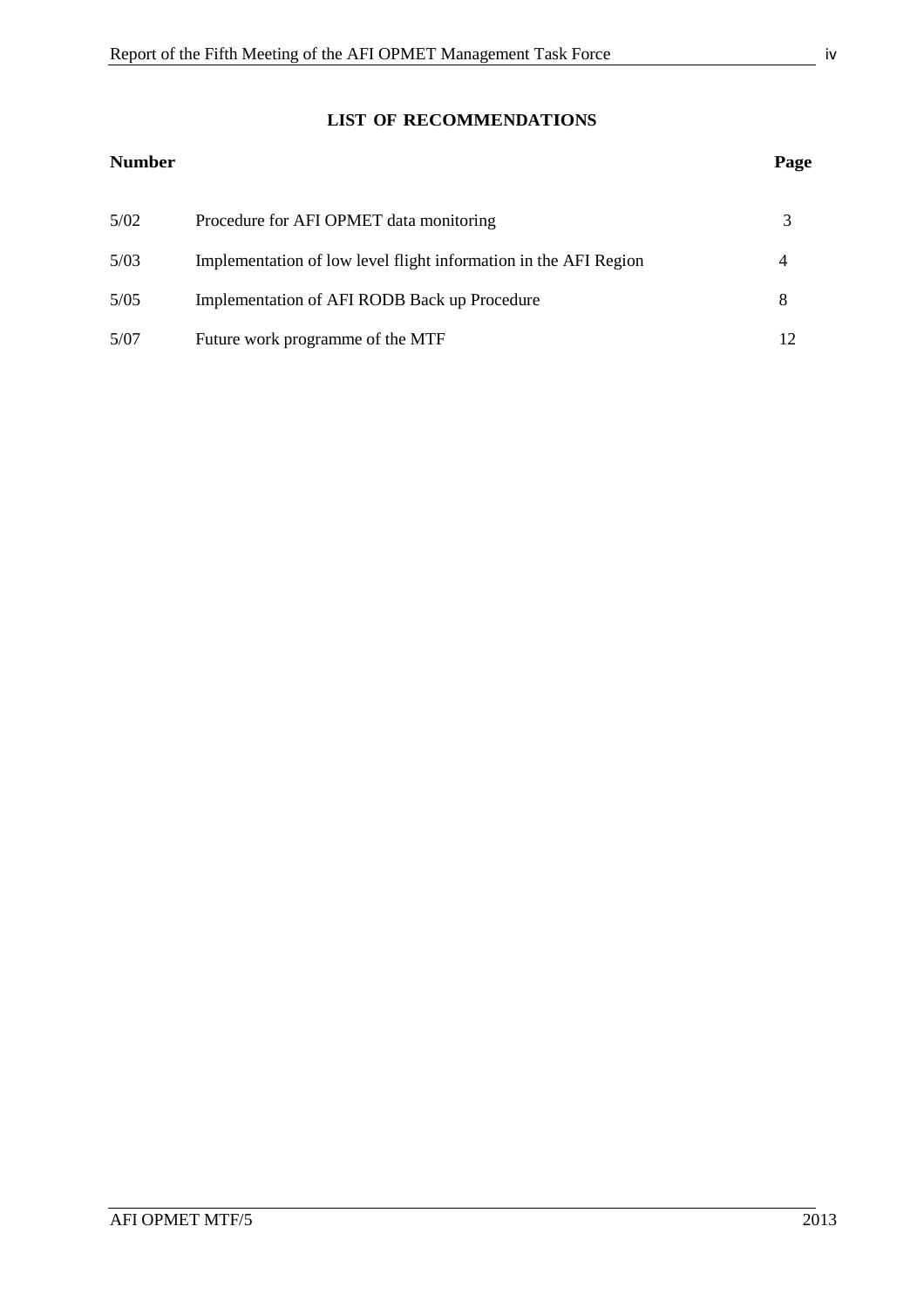# **LIST OF DECISIONS**

# <span id="page-4-0"></span>**Number Page**

| 5/01 | Establishment of OPMET Focal points                            | $\mathcal{R}$ |
|------|----------------------------------------------------------------|---------------|
| 5/04 | Template for the AFI RODB Annual Implementation Status Reports | 6             |
| 5/06 | Exchange of OPMET information in Digital format                | 10            |
| 5/08 | Venue and date of the AFI OPMET MTF Meetings                   | 13.           |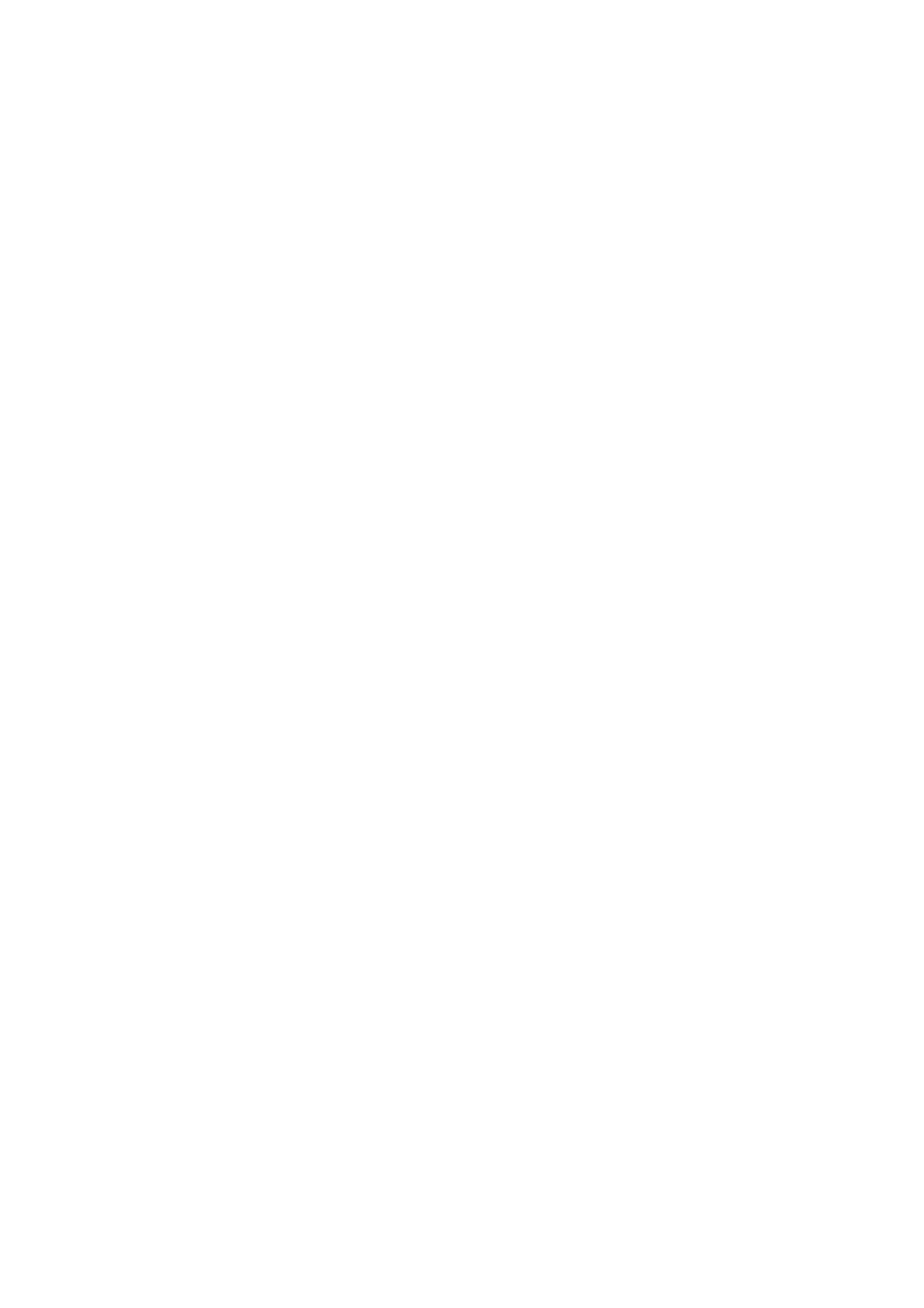# <span id="page-6-0"></span>**PART 1 - HISTORY OF THE MEETING**

# <span id="page-6-1"></span>**1.1 Date and Site of the Meeting**

1.1.1 The fifth meeting of the AFI OPMET Management Task Force (MTF/5) was held at the International Civil Aviation Organization (ICAO) Eastern and Southern African (ESAF) Regional Office, Nairobi Kenya, from 3 to 5 July 2013.

## <span id="page-6-2"></span>**1.2 Officers and Secretariat**

1.2.1 The meeting was opened by Mr. B. Sekwati, the Deputy Regional Director, ICAO ESAF Office at 9.15 hours on behalf of Mr. Meshesha Belayneh, the Regional Director ICAO ESAF Regional Office. He extended a warm welcome to participants and thanked their administrations for facilitating their participation.

1.2.2 He reminded the participants that the main objective of the meeting was to review new OPMET information requirements and develop procedures for monitoring and management of their exchange in the AFI Region taking into account the actual technical possibilities and capabilities of the existing telecommunication network systems. He expressed satisfaction that the Task Force would be able to provide substantial material for the eleventh meeting of the Meteorology Sub- Group which was to follow immediately after the MTF/5 meeting.

1.2.3 He concluded by wishing the Task Force successful deliberations.

1.2.4. The Chair of the Task Force, Mr. Winstone Gicheru, presided over the meeting throughout its duration, assisted by the Vice-Chair of the Task Force, Mr. Albert Moloto.

1.2.5 Mr. Vitalis Ahago, Regional Officer, Aeronautical Meteorology, ICAO Eastern and Southern African Office, Nairobi, Kenya, served as the Secretary assisted by Mr. Benoit Okossi, Regional Officer, Aeronautical Meteorology, ICAO Western and Central African Office, Dakar, Senegal.

#### <span id="page-6-3"></span>**1.3 Attendance**

1.3.1 The meeting was attended by eight (8) participants from four (4) Member States and one Regional Organization (ASECNA).

1.3.2 The list of participants is at **Appendix 1A.**

# <span id="page-6-4"></span>**1.4 Working Languages**

1.4.1 The discussions were conducted in the English language only as per APIRG procedures concerning Task Force.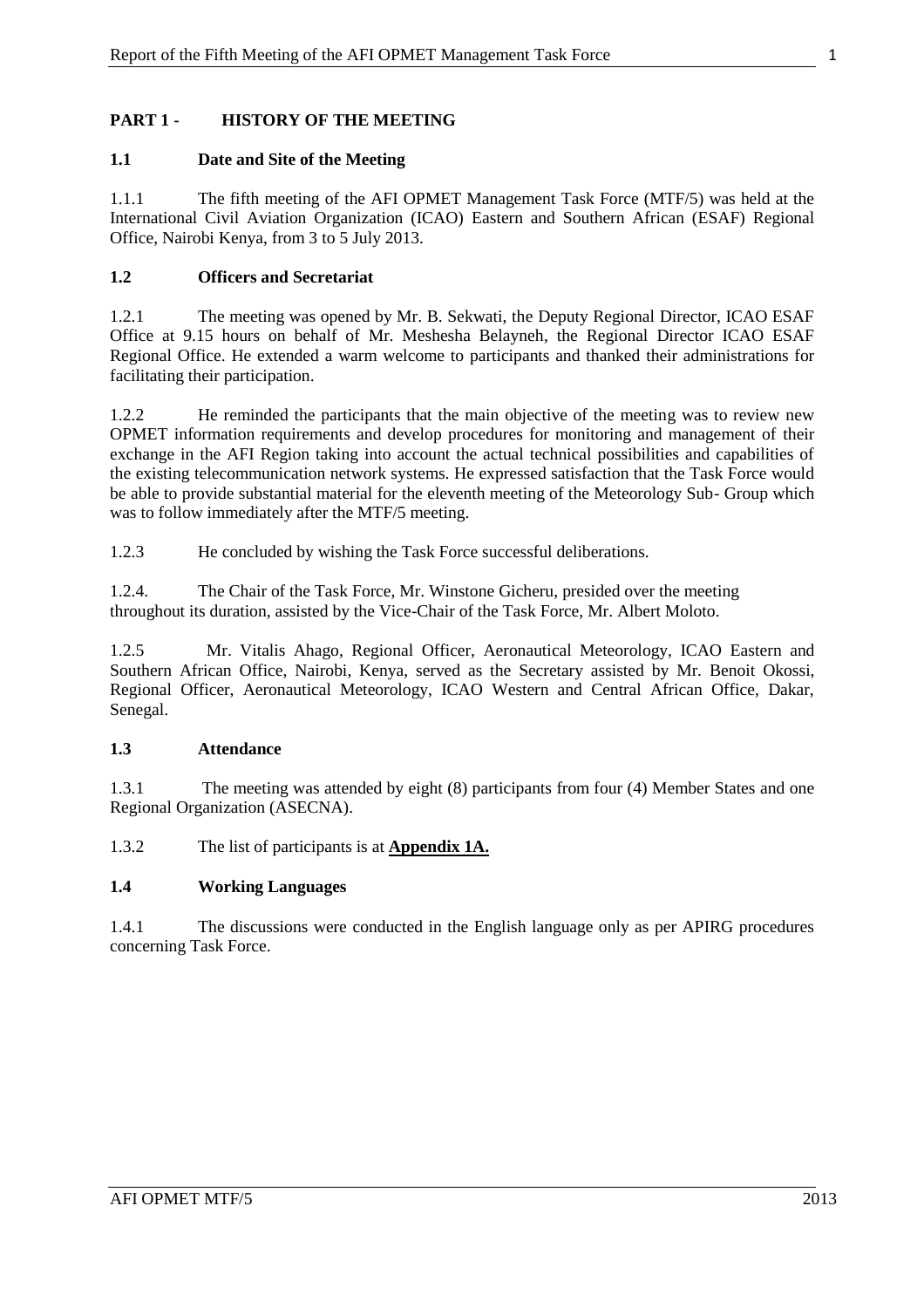|  | ٠<br> |
|--|-------|
|  |       |
|  |       |
|  |       |
|  |       |

<span id="page-7-0"></span>

| 1.5            | Agenda |                                                                                                                                                                                             |
|----------------|--------|---------------------------------------------------------------------------------------------------------------------------------------------------------------------------------------------|
| 1.5.1          |        | The following Agenda was adopted:                                                                                                                                                           |
| Agenda Item 1: |        | Election of Chairperson and vice Chairperson of the Task Force and adoption of<br>the Agenda.                                                                                               |
| Agenda Item 2: |        | Review of MTF/4 recommendations and Decisions.                                                                                                                                              |
| Agenda Item 3: |        | Provision of tropical cyclone and volcanic ash advisories for the AFI Region<br>and of the corresponding SIGMET by MWOs and Review of report on<br>SIGMET Tests Conducted in November 2012. |
| Agenda Item 4: |        | Review of regional guidance material on OPMET exchange.                                                                                                                                     |
| Agenda Item 5: |        | Future developments with regard to OPMET information.                                                                                                                                       |
| Agenda Item 6: |        | Terms of reference, work programme and composition of the AFI OPMET<br>MTF.                                                                                                                 |
| Agenda Item 7: |        | Any other business.                                                                                                                                                                         |

## <span id="page-7-1"></span>**1.6 Documentation and working Language**

1.6.1 The working language of the meeting as well as the documentation were in English as per APIRG procedures concerning task forces.

1.6.2 Nineteen (19) Working Papers and six (6) Information Papers were presented at the meeting. The list of the papers is included at **Appendix 1B** to this report.

#### <span id="page-7-2"></span>**1.7 Recommendations**

1.7.1 The OPMET MTF recorded its actions in the form of recommendations and decisions, with the following significance:

- Decisions deal with matters of concern only to the OPMET MTF;
- Recommendations, when reviewed by the MET/SG, become Draft Conclusions for matters which in accordance with the APIRG Terms of Reference, merit the attention of States or on which further action will be initiated by ICAO in accordance with established procedures, or Draft Decisions, when approved by MET/SG, deal with matters of concern only to MET/SG.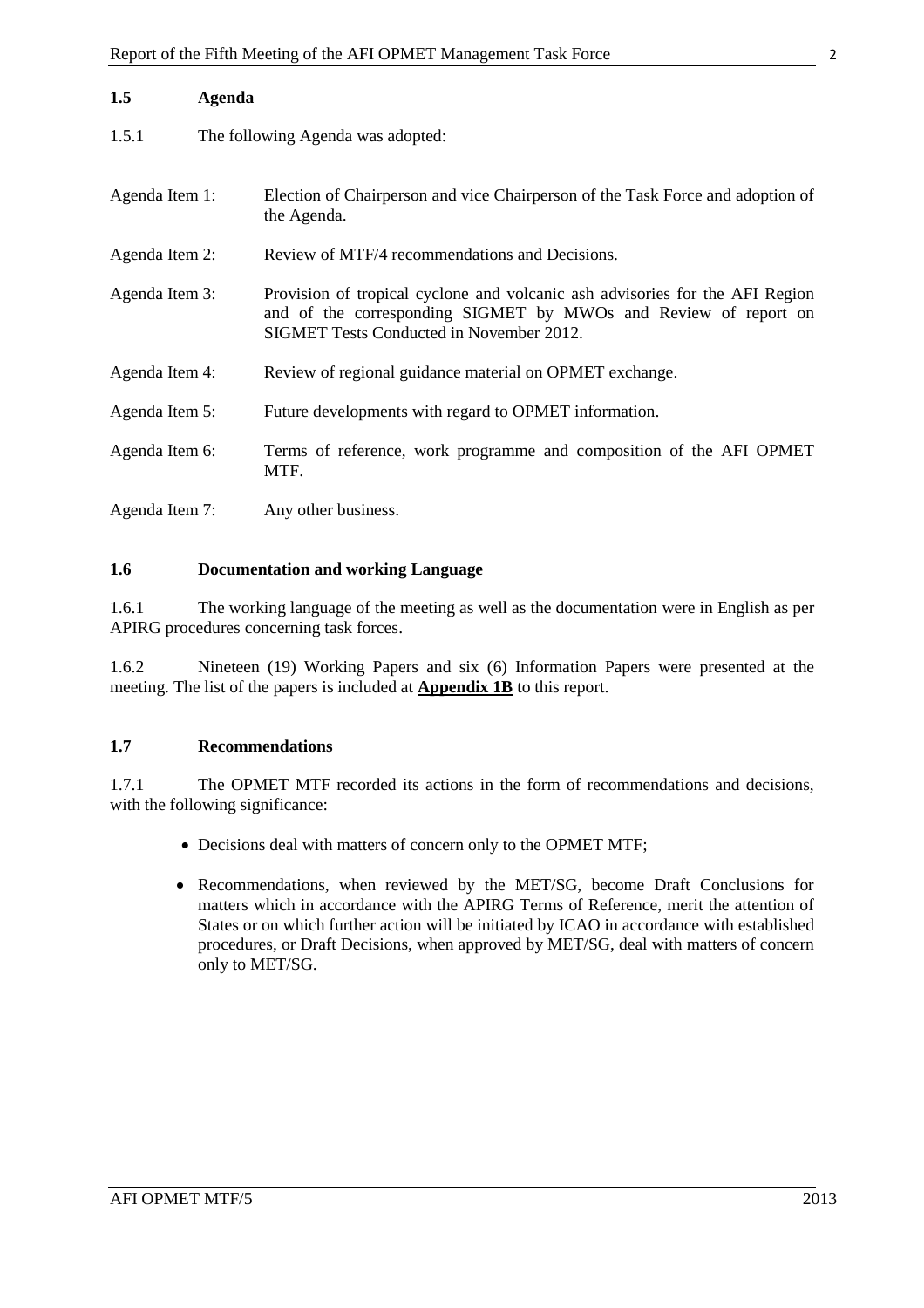## **PART II- REPORT ON THE AGENDA**

#### <span id="page-8-1"></span><span id="page-8-0"></span>**Agenda Item 1: Election of Chairman and Vice-Chairman of the Subgroup**

1.1 In accordance with the relevant provisions contained in the APIRG Procedural Handbook, the Sub-group elected its Chairperson and Vice-Chairperson. Mr. Winstone Njuguna Gicheru, MET Inspector, Kenya, and Mr. Albert Moloto, Compliance Officer, South Africa, were elected chairperson and Vice-Chairperson respectively.

#### <span id="page-8-2"></span>**Agenda Item 2: Review of the AFI OPMET MTF/4 recommendations and Decisions**

2.1 The rapporteur of the Task Force and the Secretariat presented to the meeting a summary of the MTF/4 meeting report. In reviewing the list of Decisions and Recommendations contained in the report, the Task Force amended MTF/4 recommendations and Decision as given in **Appendix 2A.** The Task Force noted that some States were not implementing the AMBEX scheme appropriately. To address this issue, the Task Force was of the opinion that it was necessary to establish a list of OPMET Focal Points for the AFI region as well as adjacent IROGs. In this regard, the Task Force formulated the following Decisions:

#### **Decision 5/01: Establishment of OPMET Focal points.**

#### **That, the Secretariat establish a list of OPMET Focal points for AFI States and adjacent IROGs for better management of OPMET data.**

2.2 The meeting agreed that in order to increase the availability of required OPMET data in the AFI RODBs through a regular OPMET monitoring process as indicated in the AMBEX Handbook, a set of actions and or measures needed to be developed. In this regard, the meeting formulated the following recommendation.

#### **Recommendation 5/02: Procedure for AFI OPMET data monitoring**

**That,**

- **a) Dakar and Pretoria RODBs implement the following procedure:**
	- **1) Conduct the monitoring of OPMET received from AFI BCCs within their areas of responsibility;**
	- **2) Analyze the monitoring results and identify shortcomings and deficiencies;**
	- **3) Develop and forward on a quarterly basis, the monitoring results and the recommendations to be implemented by the concerned BCC of NOC provider States;**
	- **4) Engage directly with the concerned State to assist removing the shortcomings which can be solved quickly; and**
	- **5) Issue on semester basis, a report on the above four actions to be forwarded to ICAO Dakar and Nairobi regional Offices.**
- **b) ICAO Dakar and Nairobi regional Offices**
	- **1) distribute the report, through State Letters, to AFI States with particular emphasis on the concerned deficient States; and**
	- **2) Visit the concerned States during State missions for further advice and awareness if necessary.**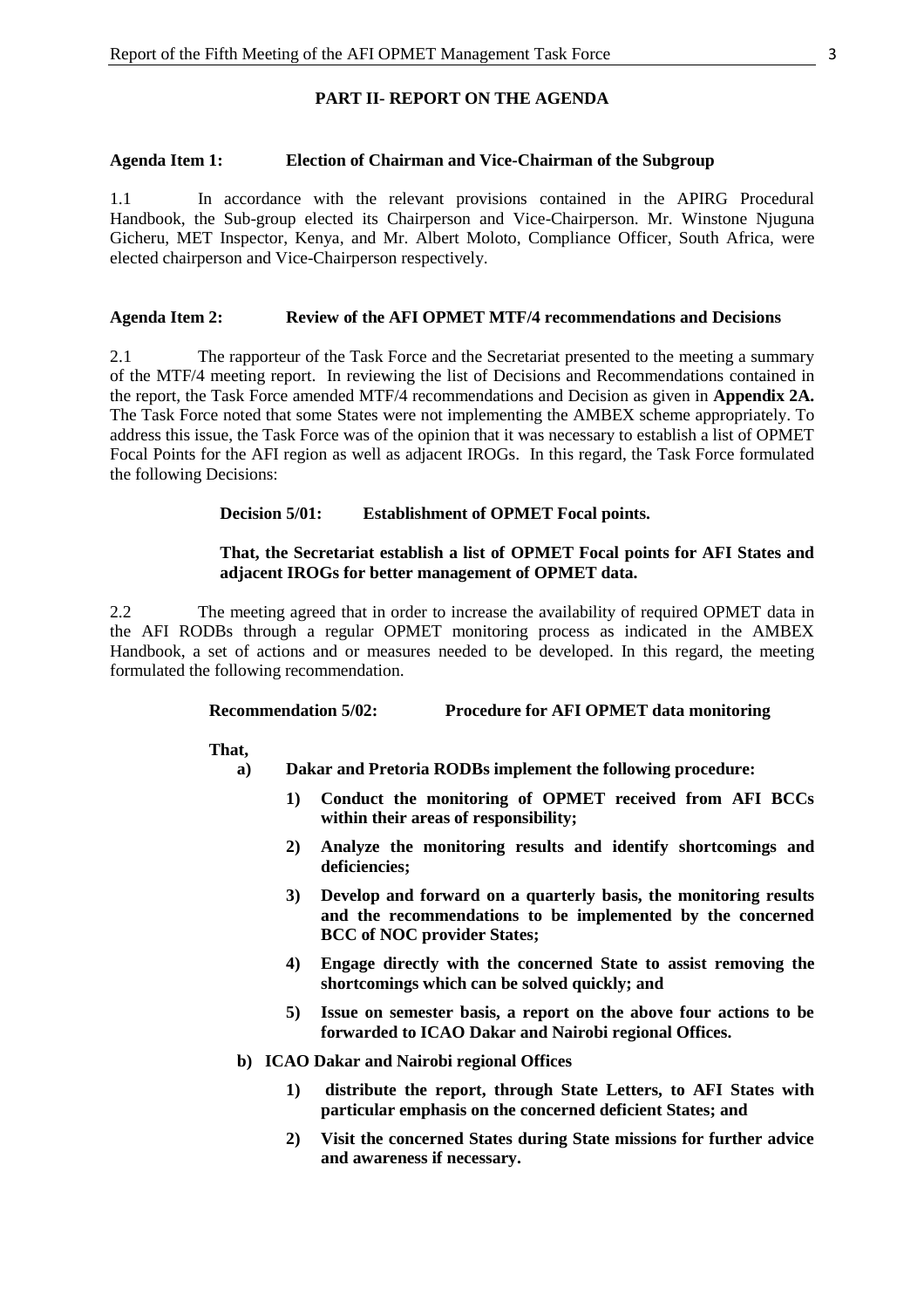# <span id="page-9-0"></span>**Agenda Item 3: Provision of tropical cyclone and volcanic ash for the AFI Region and of the corresponding SIGMET by MWOs and Review of report on SIGMET Tests conducted in November 2013**

3.1 The Task Force recalled that MWOs in the AFI Region do not issue AIRMETs as it is not a requirement in the region; however, some States including South Africa have consistently issued AIRMET information.

3.2 In addition, South Africa proposed an amendment to the AFI Air Navigation Plan (Doc 7474) to enable willing States to issue and exchange low level flight information. The meeting recalled that initially, the AIRMET information were not a requirement in the AFI region because of low traffic operations below flight level 100 in the region. The meeting noted however, that the number of such flights had recently increased significantly in some States within the region. Therefore, the MTF formulated the following recommendation:

# **Recommendation 5/03: Implementation of low level flight information in the AFI Region**

# **That, low level flight information be implemented in the AFI region where required by the users.**

3.3 The Task Force recalled that SIGMET warning is of the highest priority among other types of meteorological information provided to the aviation users and that Annex 3 provides that SIGMET information shall be issued by a meteorological watch office (MWO) and also recommends that SIGMET messages concerning volcanic ash cloud and tropical cyclonesshould be based on advisory information provided by VAAC, Toulouse, and TCAC, Re union, respectively. VAAC, Toulouse and TCAC, Reunion are designated by regional air navigation agreement.

3.4 The meeting recalled that, following concerns raised by users, the MET Divisional Meeting (2002) formulated recommendation 1/12 b), urging for periodic tests of SIGMET messages to be conducted.

3.5 The Task Force meeting was informed that the seventh meeting of the International Airways Volcanic Watch Operations Group (IAVWOPSG/7), held from 18 to 22 March, 2013 in ICAO APAC office discussed amongst other things, issues relating to the development of the IAVW in order to meet evolving operational requirements including the possibility of replacing VA SIGMET) by advisory information in alphanumeric and graphical formats (VAA/VAG).

3.6 Regarding SIGMET information for large, complex volcanic ash events, the group evaluated the options for depiction of SIGMET for volcanic ash in graphical format and noted that not all meteorological watch offices (MWOs) were in a position to provide a graphical SIGMET. As such, users would need to be aware of those MWOs that are able to support this capability. It was also noted that the challenge for the MWOs would be to translate complex information from VAACs into a textual message (SIGMET information) if they were not able to provide a complex graphical product for the SIGMET. It was further noted that, if a complex graphical SIGMET was translated into a few coordinates to become the text SIGMET, all users of the SIGMET information would benefit from the strengths of each product. It was then agreed that, through appropriate training material, users could be advised of the two messages and an ad-hoc working group was constituted to develop guidance material to be included in the *Manual of aeronautical Meteorological Practices* (DOC 8896).

3.7 The Task Force reviewed the report of the SIGMET tests conducted in November 2012, for tropical cyclone (TC), volcanic ash (VA) and for other weather phenomena (WS). The test report is attached at **Appendix 3A** to this report. The Task Force was pleased to note that there had been an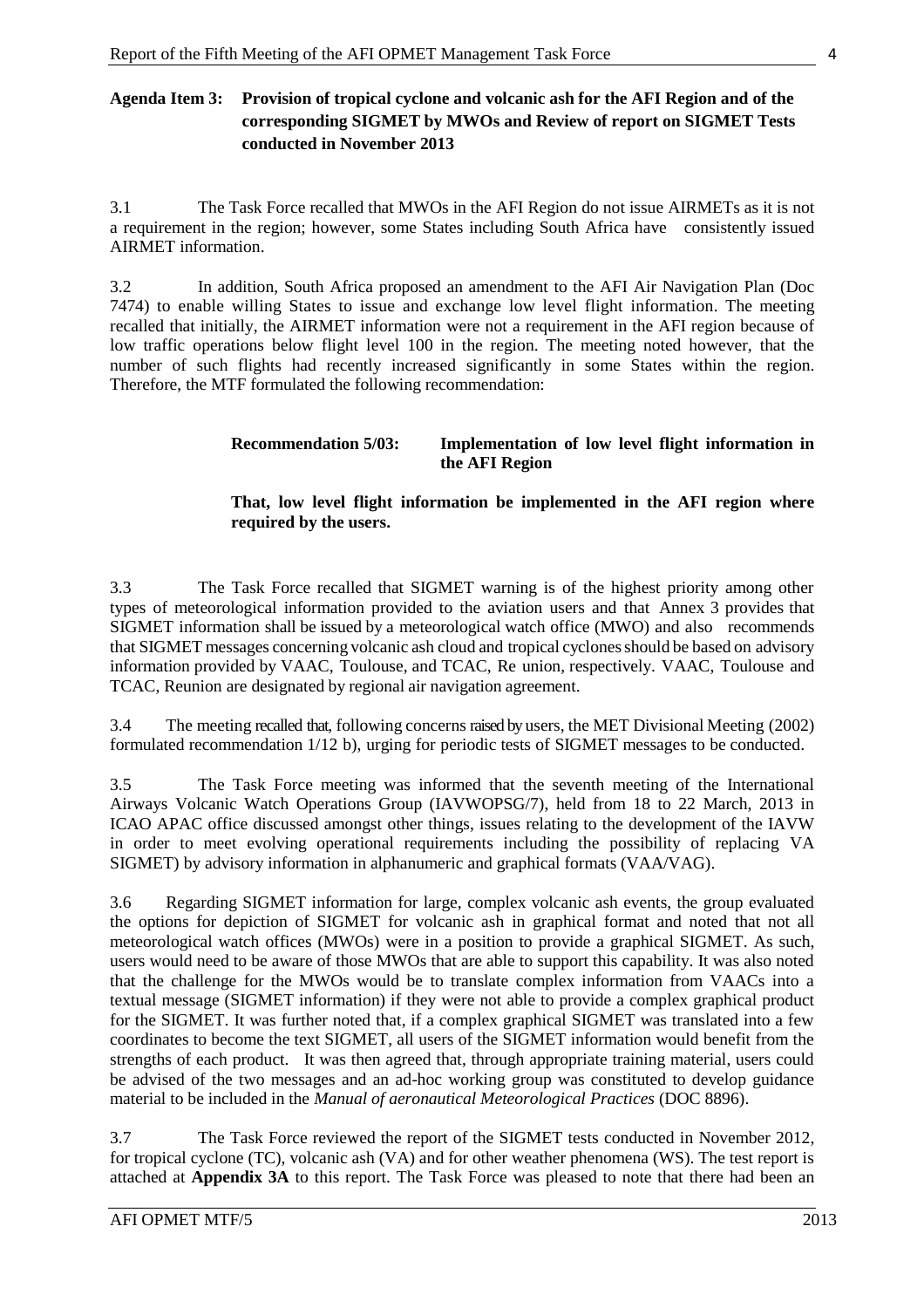increased level of participation by States in the tests and improvements relating to issuance, dissemination and formatting of SIGMETs. The report also shows that, in 2012, 37% of the MWOs have never issued SIGMET whereas the figure for 2011 was 51%, an improvement of 14%. The Task Force noted that the positive impact could have been as a result of a SIGMET training conducted in September 2012.

3.8 The Task Force was reminded that France had accepted, by regional air navigation agreement, the responsibility for providing a VAAC within the framework of the international airways volcano watch. The Task force learned that VAAC Toulouse was operated by the aviation weather department which was part of the National Forecast Centre of Meteo France in Toulouse and work in close collaboration with the Direction of Information Systems, for the information exchange aspects.

3.9 The Task Force was further informed that to improve the modeling of volcanic pollutants by MOCAGE, a better knowledge of the source term was necessary and that Meteo France had decided to create a network of LIDARs on the French Metropolitan area, in order to collect data on aerosols such as volcanic ash. The Task force was informed that from, June 2011 until May 2013, VAAC Toulouse issued 187 operational advisories both in text and graphical format and that:

3.10 The Task Force learned that between June 2011 and end of 2012, VAAC Toulouse issued 11 test/exercise advisories in text and 7 graphics for exercise purposes:

3.11 In addition, VAAC Toulouse issued 3 test/exercise advisories in text and 3 graphics in 2013 also for exercise purpose:

3.12 The Task Force was pleased to learn that the VAAC London and VAAC Toulouse are mutual backups.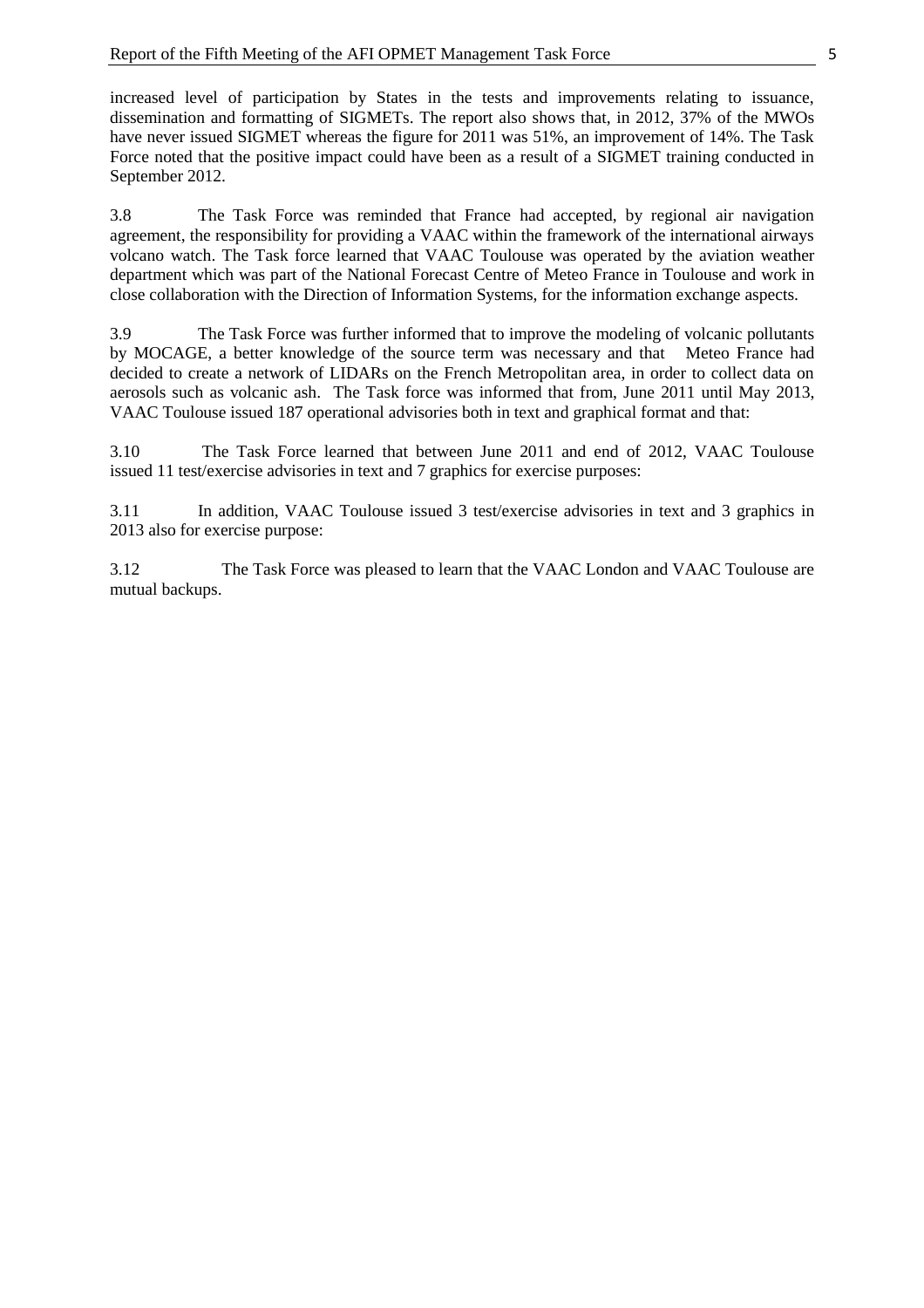## <span id="page-11-0"></span>**Agenda Item 4: Review of regional guidance material on OPMET exchange**

## *4.1 AFI Regional SIGMET Guide*

4.1.1 The task Force was pleased to note that APIRG/18 adopted the amended SIGMET Guide, given in **Appendix 4A**, through Decision 18/47.

### *4.2 AMBEX Scheme*

4.2.3 The meeting recalled that the Core Team on AMBEX had been tasked to review the entire Handbook and report during MTF/6 meeting.

4.2.4 The Task Force was reminded that one objective of the AMBEX scheme was to ensure efficient and economical OPMET information exchange in the region AFI and with the other ICAO regions.

4.2.5 The Task Force noted that some discrepancy existed between the content of the OPMET bulletins of the AMBEX scheme and the user needs in the SADIS users Guide. The identified gaps included the following:

- Irregularities in the contents of bulletins transmitted by the NOCs to the BCCs;
- Non compilation by the BCC, of OPMET information received from NOCs (AOP and non AOP)
- Transmission of the individual bulletins from NOC to RODBs, IROGs and to WAFCs
- -. Some required data not included in the current AMBEX Handbook.

4.2.6 In considering these issues, the Task Force agreed to include this task to the tasks of the Core team on the AFI AMBEX Scheme.

4.2.7 The Task Force was briefed of the outcome of the  $12<sup>th</sup>$  Air Navigation Conference (AN-Conf/12), held in Montreal,19-30 November 2012.The task force was informed that the AN-Conf/12 recommended that the areas of applicability of the *Regional Air Navigation Plans*  (ANPs) be aligned with those of the *Regional Supplementary Procedures.* . In this respect therefore, the current requirements for air navigation services and facilities of FIRs Alger (DAAA), Casablanca (GMMM), Tunis (DTTC) and Canary (GCCC) in the Africa-Indian Ocean (AFI) ANP (Doc 7474) were proposed to be transferred to the European (EUR) ANP (Doc 7754), and those for FIRs Cairo, Khartoum and Tripoli to Middle East (MID) ANP (AN-Conf/12 recommendation 6/11 refers). The Core Team on AMBEX was then tasked to include these changes on reviewing the AMBEX Handbook.

4.2.8 The Task Force reviewed the Dakar and Pretoria RODB AMBEX implementation reports and was pleased to note that many actions had been taken to improve on the implementation of the AMBEX scheme in accordance with Decisions and Conclusions of MTF, MET/SG and APIRG meetings.

4.2.9 Having considered the reports from the two AFI RODBs, the Task Force was of the opinion that it was important to have a template for reporting that will be used by the RODBs. In this regard, the Task Force formulated the following Decision;

#### **Decision 5/04: Template for the AFI RODB Annual Implementation Status Reports**

**That, the template given in Appendix 4B to this report, be used by both Dakar and Pretoria RODB for their annual implementation status reports.**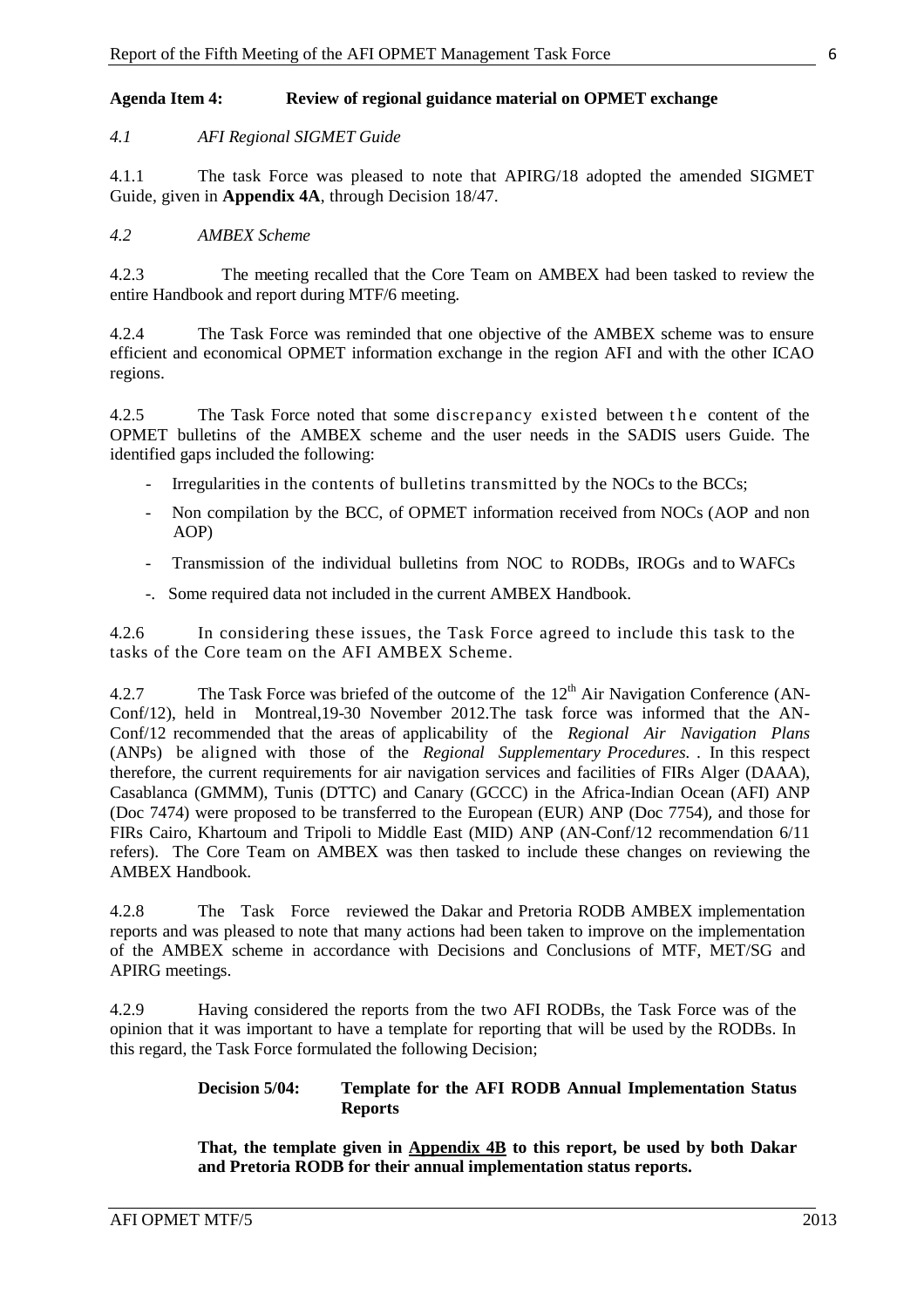# *4.3 Development of the AFI OPMET Data Base Catalogue*

4.3.1 The Task Force meeting recalled that Conclusion 19/46 of APIRG/18 Meeting had called for the OPMET data catalogue given in Appendix 4C to this report, to be expeditiously finalized and implemented by States in the AFI Region. The Task Force further recalled that Conclusion 17/59 of APIRG/17 meeting calls for the implementation of the interface control document (ICD) for AFI OPMET database access procedures.

4.3.2 The Task Force recalled METSG/10 Decision 10/10 which called for the finalization of AFI OPMET Data Catalogue by Dakar and Pretoria RODB managers and MTF Decision 4/12 requesting Both Dakar and Pretoria RODBs to finalize the AFI OPMET Data Catalogue using Appendix 1 to the SADIS User Guide and AFI FASID Table 1B.

4.3.3 The Meeting then reviewed the updated data catalogue proposed by the RODB Managers and formulated the following decision.

**Decision 5 /06 AFI OPMET Data Catalogue**

**That,**

- **a) the finalized data catalogue given in the Appendix 4C to this paper be implemented by AFI RODBs**
- **b) the Secretariat distribute to States and publish on the AFI website, the updated AFI ICD.**

#### *4.4 Review of OPMET Related FASID Tables*

4.4.1 The task force was informed that the SADIS/18 meeting held in Dakar, Senegal from 29 to 31 May 2013 recalled that the requirements by States and users for aerodrome routine meteorological reports (METAR), aerodrome special meteorological reports (SPECI) and aerodrome forecasts (TAF) to be broadcast on the SADIS were given in Annex 1 to the SADIS User Guide (SUG) which is extracted from the global OPMET data base maintained the ICAO Secretariat.

4.4.2 The meeting was further made aware that SADISOPSG/18 noted that variability of reception of OPMET information had been cause of adverse comments from users in the past. However, where such comments concern aerodromes not listed in Annex 1 of the SUG, the SADIS Provider State was not obliged to ensure that these aerodromes are available on the SADIS broadcast and also it could not be regarded as a deficiency on the State concerned with its production nor in respect of the dissemination of such information.

4.4.3 Recognizing the importance of OPMET information for users, and that States are required to provide, or have agreed to provide, the OPMET information from the AOP aerodromes or non-AOP aerodromes respectively listed in Annex 1 of the SUG, the SADISOPSG group concurred that regional OPMET bulletin exchange schemes that exist in all ICAO Regions (to a greater or lesser degree of maturity) should be aligned with the OPMET information requirements contained in Annex 1 of the SADIS User Guide and that, to this end, the regional OPMET bulletin/data management groups should ensure the availability of up-to-date regional processes and procedures to support implementation, including routing tables, monitoring, validation and documentation.

4.4.4 The meeting was also reminded that that all AOP aerodromes issue METAR and SPECI, as a minimum in the AFI Region, while the requirements for TAF were subject to formal regional air navigation (RAN) agreement, which is reflected in Table MET 1A of all the facilities and services implementation documents (FASID) of the regional air navigation plans.

4.4.5 The MTF was made aware of the fact that OPMET information from these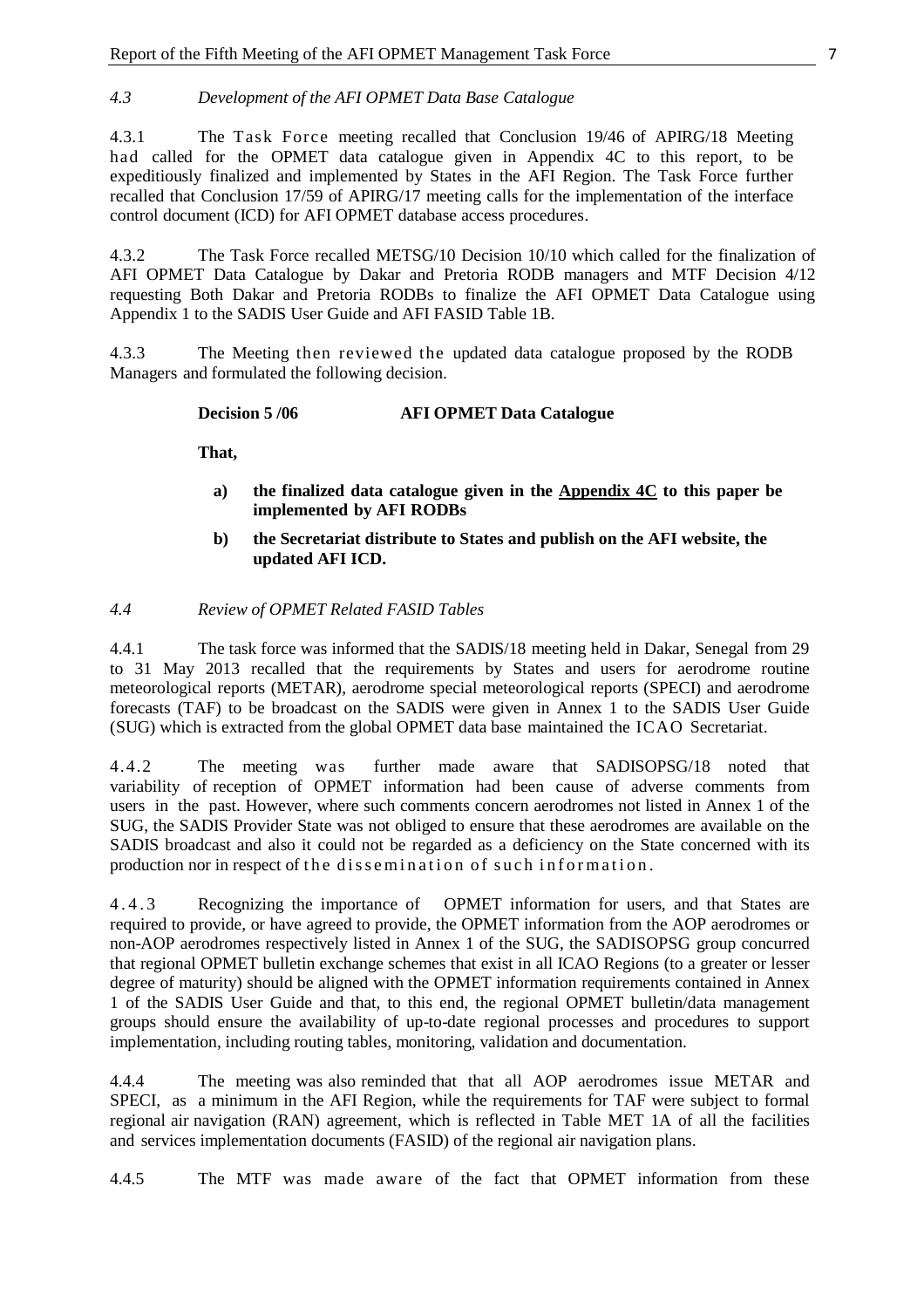aerodromes could be included in Annex 1 of the SUG only if the State concerned has no objection to its distribution on the SADIS and with the understanding that States do not have any obligation of providing such data for non-international aerodromes.

4.4.6 The Task Force reviewed AFI FASID Table 1A and was pleased to note that the proposals made by the Democratic republic of Congo and the Republic of South Africa had been implemented as proposed by the two States.

### *4.5 Report of the Core team of Experts on RODB back up procedures*

4.5.1 The Task force recalled that METSG/10 Decision 10/6 and APIRG Conclusion 10/7 called for the establishment of a Core Team of experts to develop back up procedures for the two AFI RODBs.

4.5.2 The task Force further recalled that the AFI OPMET MTF/4 meeting held in Pretoria, 10-11 September 2012, the Core Team of experts presented a set of procedures for adoption by the group. However, the meeting noted that there was a need for further investigation aimed at improving the backup procedures (AFI OPMET Decision 4/13 refers)

4.5.3 The task Force was informed of and appreciated the efforts taken by the core team to improve on the procedures. The efforts included contacting the World Area Forecast Centre (WAFC), London and the Regional OPMET Centre (ROC), Toulouse for information.

4.5.4 The Task Force was informed that having considered all options that existed in other regions, the Core Team agreed that the current backup practice between Brussels, Vienna and Toulouse would be suitable for implementation by the two AFI RODBs. In this regard the Task Force noted that such a practice would be cost effective as it would not require any additional resources and that the backup of the two AFI RODBs could be achieved by implementing measures as follows:

a) Identical catalogue of bulletins to be implemented and maintained by both Dakar and Pretoria RODBs.

b) Interface Control Document (ICD) should be implemented by both AFI RODBs. It can be noted that the ICD contains procedures for interrogation of OPMET databanks by users.

c) The bulletin compiling centers (BCCs) and or AMBEX centers disseminate OPMET data to both Dakar and Pretoria using appropriate AFTN addresses.

d) Conduct monitoring activities in order to ensure that the databanks contain s a m e OPMET data at all times.

e) A statement to be included in the ICD, AMBEX Handbook and RODB websites highlighting the fact that should one RODB be inaccessible, the same data can be queried via the other RODB. The statement should also include both the AFTN addresses of the two RODBs.

4.5.5 In order to further improve on back up procedures, the Task force formulated the following Decision:

#### **Recommendation 05/05: Implementation of AFI RODB Back up Procedure**

**That, the AFI OPMET MTF coordinates the implementation of the following measures:**

**a) Dakar and Pretoria RODBs implement and maintained identical OPMET bulletins catalogue;**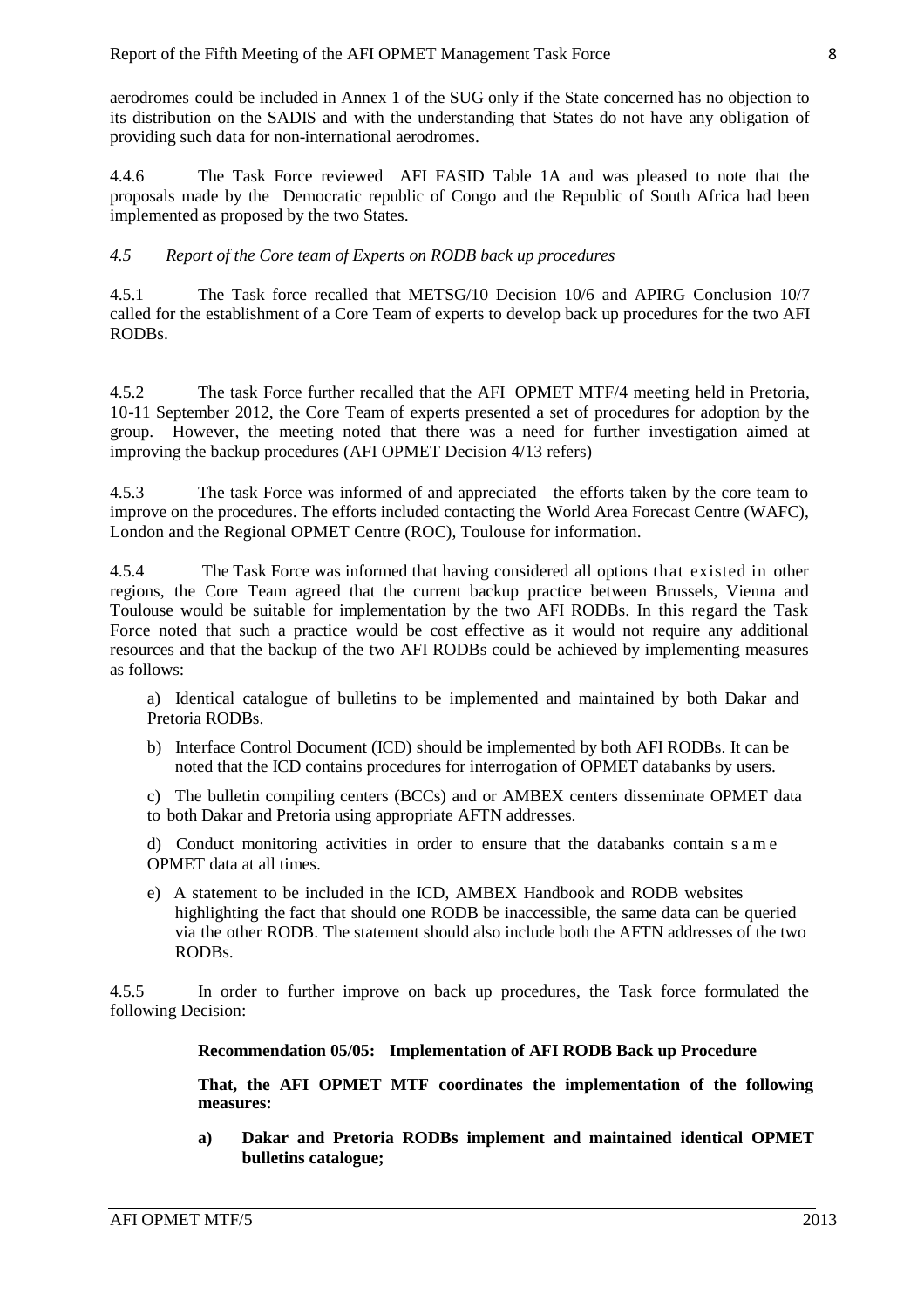- **c) The bulletin compiling centres (BCCs) disseminate OPMET data to both Dakar and Pretoria RODBs using appropriate AFTN headers;**
- **d) Dakar and Pretoria RODBs conduct monitoring activities in order to ensure that the databanks contain a mirror image of OPMET data at all times; and**
- **e) The MTF to include AFTN addresses of both RODBs in the AFI ICD..**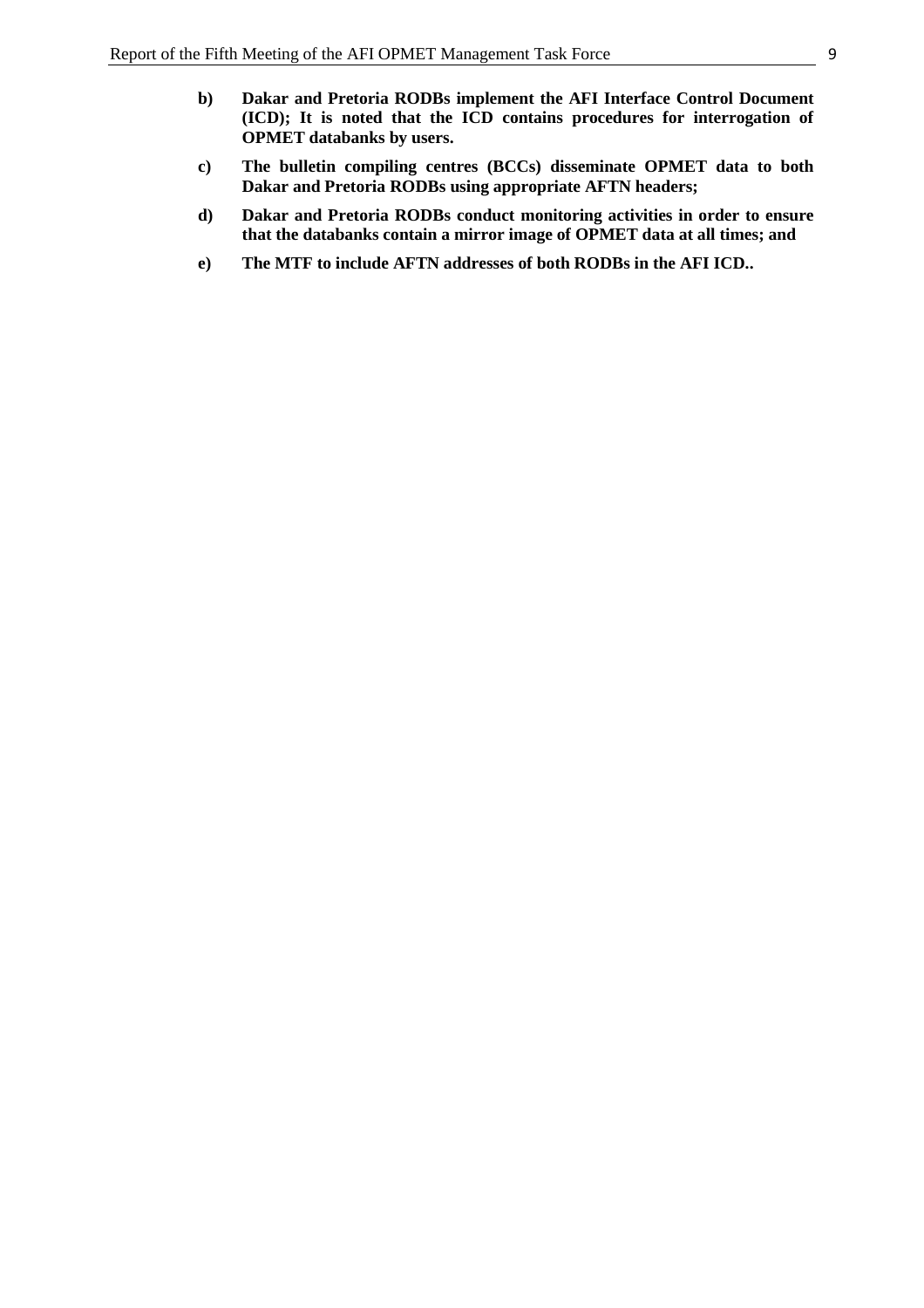# <span id="page-15-0"></span>**Agenda Item 5: Future developments**

<span id="page-15-1"></span>5.1 The Task Force recalled that ICAO's 12th Air Navigation Conference (AN-Conf/12) was held in Montréal, from 19 to 30 November 2012. The conference which was attended by a total of 1032 participants from 120 contracting States, addressed the latest version of the Global Air Navigation Plan. The plan draws heavily on the aviation system block upgrades that were introduced to the international community at the Global Air Navigation Industry Symposium (GANIS).

5.2 The purpose of the AN-Conf/12 was to gain consensus, obtain commitments and formulate recommendations aimed at achieving a harmonized global air navigation system for international civil aviation and optimizing the opportunities in technology and maturing work programmes toward common global objectives. The conference made fifty –six recommendations.

5.3 The task Force noted that enabling provisions had been introduced in amendment 76 to Annex 3 for OPMET (METAR/SPECI, TAF and SIGMET) information to enable their exchange on bilateral basis in the non-proprietary XML/GML, thus allowing service provision to be flexible, adoptable and ultimately interoperable with the system wide information management environment.

5.4 The Task Force was pleased to note that Recommendation 4/7 was on ASBU methodology associated to meteorological information, part of which, calls for it States to work together in the implementation of the ASBU methodology. In order to follow up with developments on ASBU related to Meteorology, the Task Force formulated the following decision:

# **Decision 5/06: Exchange of OPMET information in Digital format**

**That, the Secretariat liaise with the ICAO operations groups to follow-up on the developments regarding exchange of OPMET information in digital format including guidance material and report back during the AFI OPMET/M TF/7 meeting.**

5.5 The Task Force was briefed on the meeting held in EUROCONTROL (Brussels, Belgium) on the preparation of effective migration from the representation of the OPMET (METAR, SPECI, TAF and SIGMET) data in the present alphanumeric format to the XML format.

5.6 A roadmap for the migration from the current alphanumeric OPMET format codes to the XLM format for the period 2013 to 2019 was developed by the meeting in Brussels with the following stages:

- <sup>2010</sup> : endorsement of XML for OPMET by ANC;
- $\blacksquare$  2010 2012 : finalization of « code tables » for XML ;
- 2013 : enabling clauses to use XML in Annex 3 ;
- **2014 : endorsement of XML by the MET/AIM DIV Meeting ;**
- **2016** Recommended Practice
- 2019: mandatory use of XML in Annex 3. The long period of transition to accommodate developing countries.

5.7 The Task Force was pleased to note that **ASECNA** had developed an Action Plan for the implementation of the OPMET in the XML format with the following stages:

1) To implement the XML format in the RODB of Dakar in the third quarter 2014 according to the standard version which will be published by ICAO from November, 2013;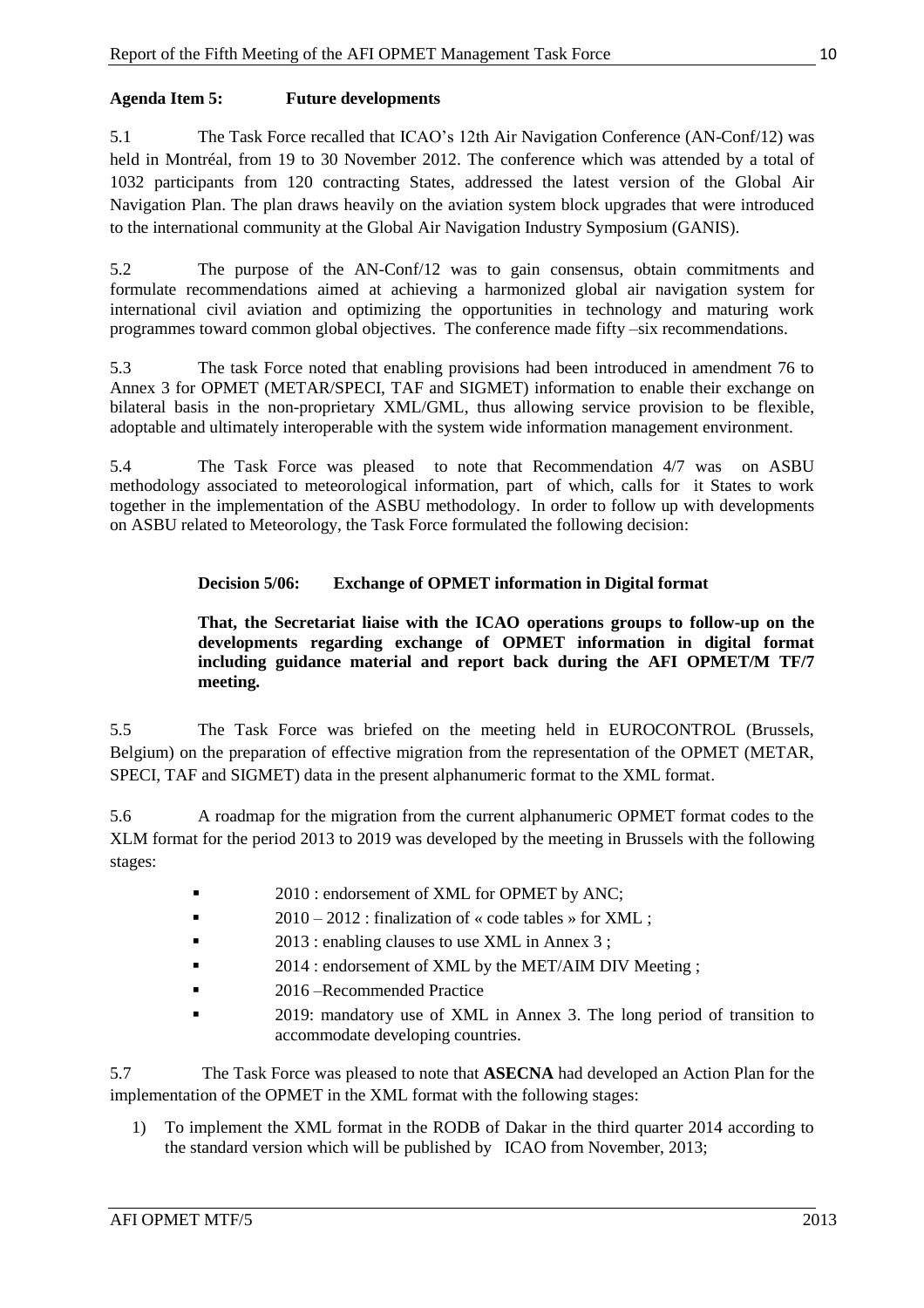- 2) To make bilateral tests of exchange of the OPMET in the XML format with the Pretoria RODB and with the Toulouse IROG in October, 2014 then inform ICAO of the effective implementation of the XML format;
- 3) To extend the implementation of the OPMET alphanumeric in the XML format in the BCCs and NOCs of 17 members states of ASECNA ;
- 4) To exchange and coordinate with the neighboring non ASECNA centers (Kinshasa, Luanda, Monrovia, Lagos, etc.) on the modalities of exchange OPMET in the XML format.

5.8 The meeting then agreed that the transition plan be finalized after the MET Divisional meeting scheduled for 2014.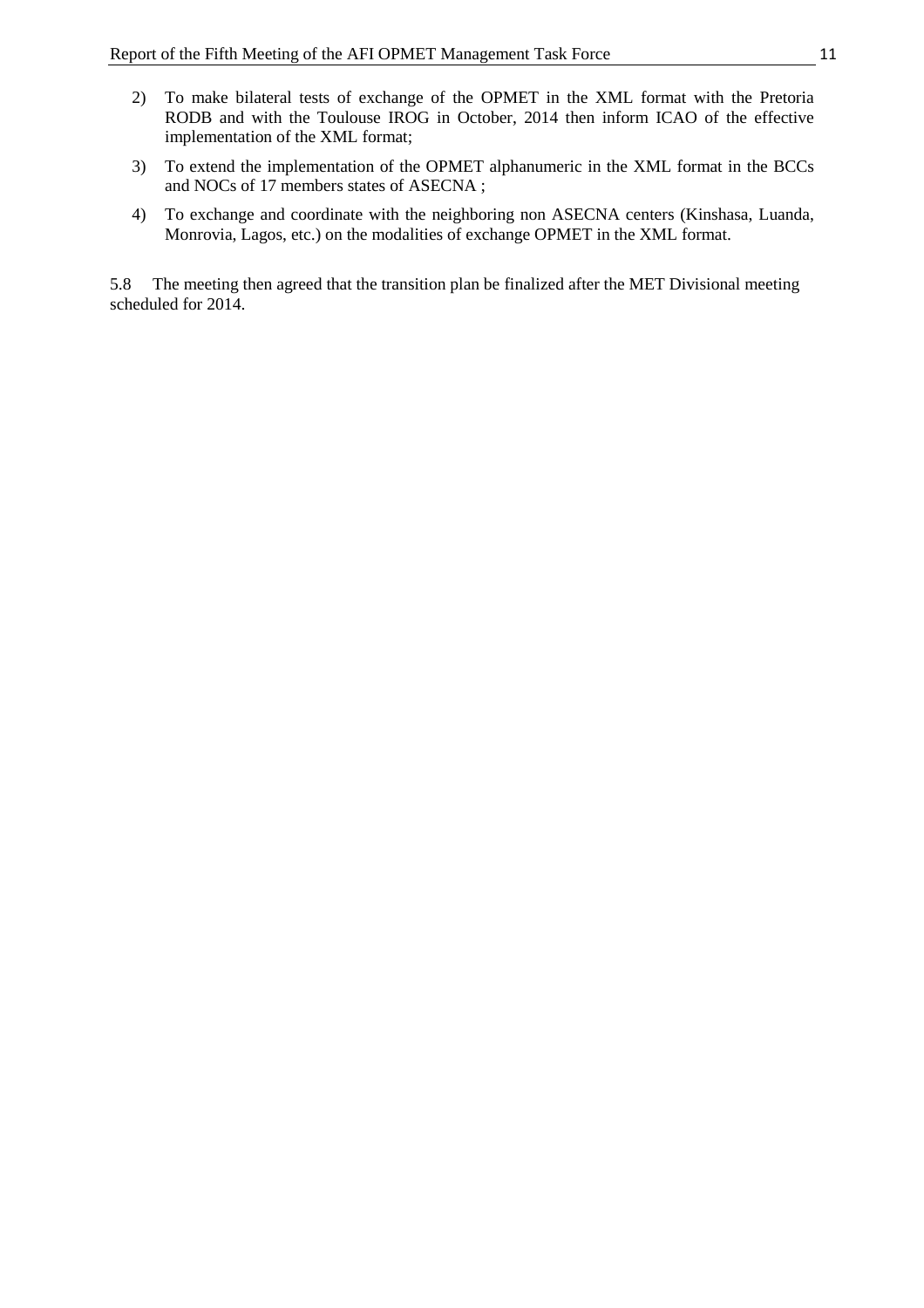### **Agenda Item 6: Terms of reference, work programme and composition of the AFI OPMET MTF**

6.1 The meeting recalled that the AFI OPMET MTF was established by Conclusion 16/54 of APIRG/16 meeting with terms of reference and composition as given in the **Appendix 6A** to this report. The Task Force held its fourth meeting in Pretoria, South Africa, from 10 to 11 September 2012. It then reviewed of its work programme as given in **Appendix 6B** to this report.

6.2 The Task Force noted that the composition of the MTF and its Terms of Reference shown in **Appendix 6A** is as described by APIRG during the establishment of the AFI OPMET MTF and recalled that the Terms of Reference reflect the overall tasks of the MTF and need to be revised only when major changes are introduced to the MTF programme. Furthermore, any change would have to be subject to a draft conclusion to be endorsed by APIRG. In this regard, the meeting agreed that there was no need to amend the terms of reference at the meeting.

6.3 The Task Force further recalled that Decision 2/1 called for measures to be taken when a member is unable to attend the MTF's meeting without notifying the Chairman and the ICAO AFI regional Offices. In this regard, the meeting reviewed and update the list of Members in **Appendix 6A**.

6.4 Having reviewed the draft work programme, the Task Force endorsed the changes proposed and formulated the following Decision:

# **Recommendation 5/07 — Future work programme of the MTF**

**That, the updated work programme of the AFI OPMET MTF as shown in Appendix 6B be adopted.**